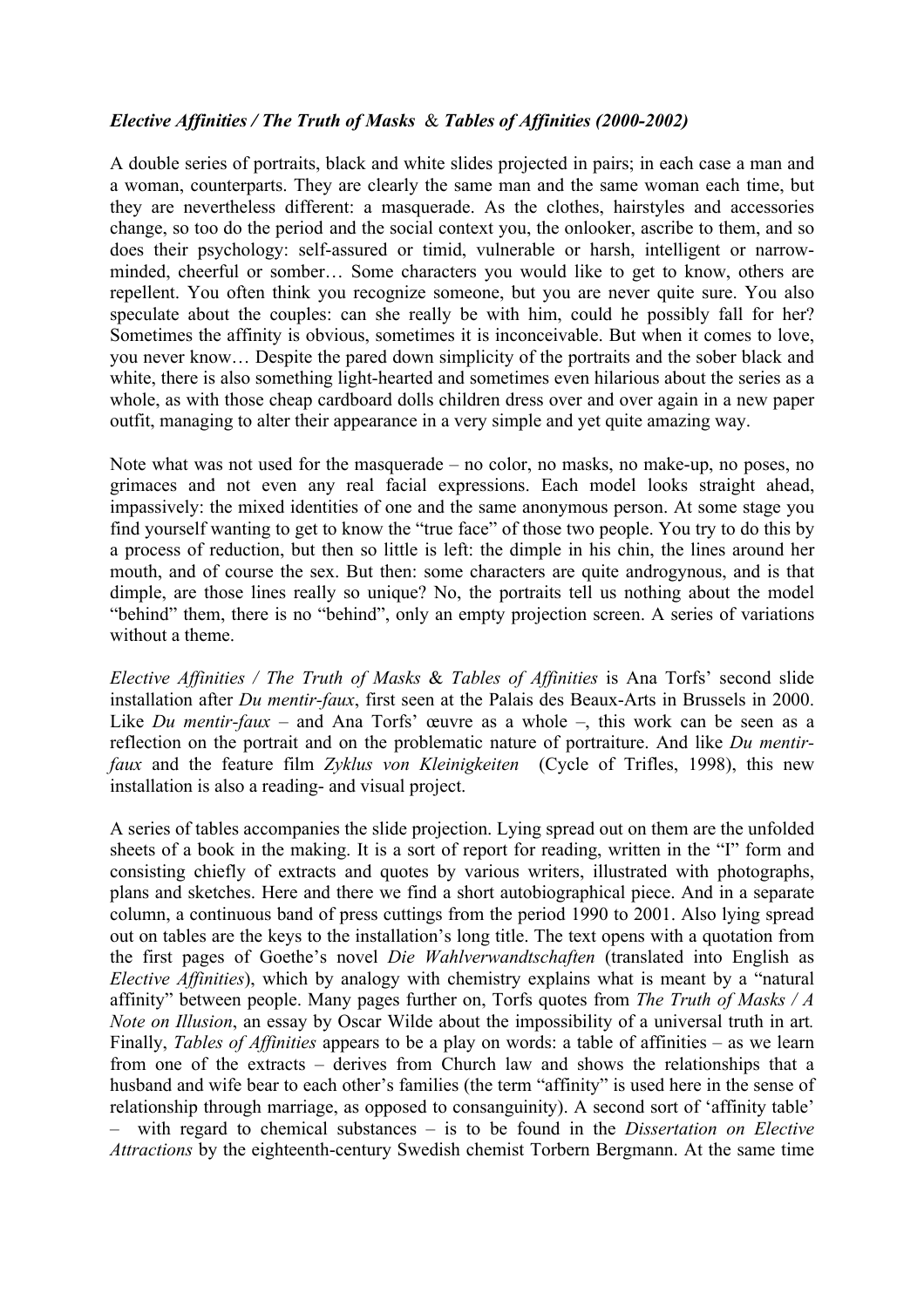Ana Torfs alludes to a more specific sort of "table" and to a more abstract concept of the word affinity.

It is not easy to determine the status of the "open book" Torfs lays in front of us so invitingly. The relationship between text and image (the projected images, but also the printed illustrations) takes place on different levels. The almost endless anthology of often personal histories may have served as a "script" when making the portraits, but then only indirectly. Some quotes stand out because of a general, almost programmed value: reflections on the "method" Ana Torfs used (working via association and suggestion, following affinities and congruities rather than a close-knit, rational structure) or – more broadly – ideas about what a work of art is or should be. As a reflection of what Ana Torfs was reading and was concerned with in the period the portrait photographs were produced, the text also provides insight into her work process. At first the anthology seems to be very loosely structured, the result of free association, of browsing through a poorly organized quantity of data. The link between one extract and the next sometimes lies in a single word. Yet this is clearly not a document, but a carefully composed entity – a work in its own right, also an image in its own right. So the labyrinthian character of the text should not mislead: the web that Torfs spins is not an arbitrary or take-it-or-leave-it construction. Some quotes reveal something about the motive behind the maker's passion for collecting. Like the one by the seventeenth-century writer Robert Burton *"*A meere spectator of other mens fortunes and adventures (...) I heare new newes every day (...) I write of Melancholy, by being busie to avoid Melancholy." Like the Philosopher Democritus, Burton wants "to find out the seat of this *atra bilis* or Melancholy, whence it proceeds, and how it was engendred in mens bodies, to the intent he might better cure it himself, by his writings and observations, teach others how to prevent  $\&$  avoid it." (1)

The great majority of the excerpts collected by Ana Torfs are about the political history of Europe in the nineteenth and twentieth centuries: stories, testimonies and opinions about wars, persecution, exile and the like. A futile attempt to learn something about the origin of the injustice and the violence that confront us on a daily basis through ordering historical questions and collecting memories; or to learn something from those who tried to make a stand against the perversity of history, sometimes just through their thinking and writing. In an apparently endless parade, scores of figures file past the reader, each in his own particular role and context. All too often resistance to evil itself generates evil, and thus many have more than one face.

Or they have no face at all. Torfs quotes at length from "The Monster", a story by Bertolt Brecht (2). When recording a film about the pogroms in the south of Russia before the First World War, a film crew looks for the best person to play the role of Moeratow, the brutal general who has to answer for the death of thousands of Jews. According to surviving witnesses, the best performance proves to be a show of total banality and indifference. Brutality, it seems, is not apparent from a person's appearance or manner.

Elsewhere Ana Torfs quotes Witold Gombrowicz: "Man ... is an unfathomable and indeterminate being that has to express himself via certain behaviours, and that as a result of that, appears on the surface – for others – to be far more circumscribed and precise than he is on the inside. From this evolves a tragic, misguided relationship between his secret immaturity and the mask that he wears in his associations with others. There is no option left to him but to adapt his inner self to that mask, as if he is really the one he appears to be."(3)